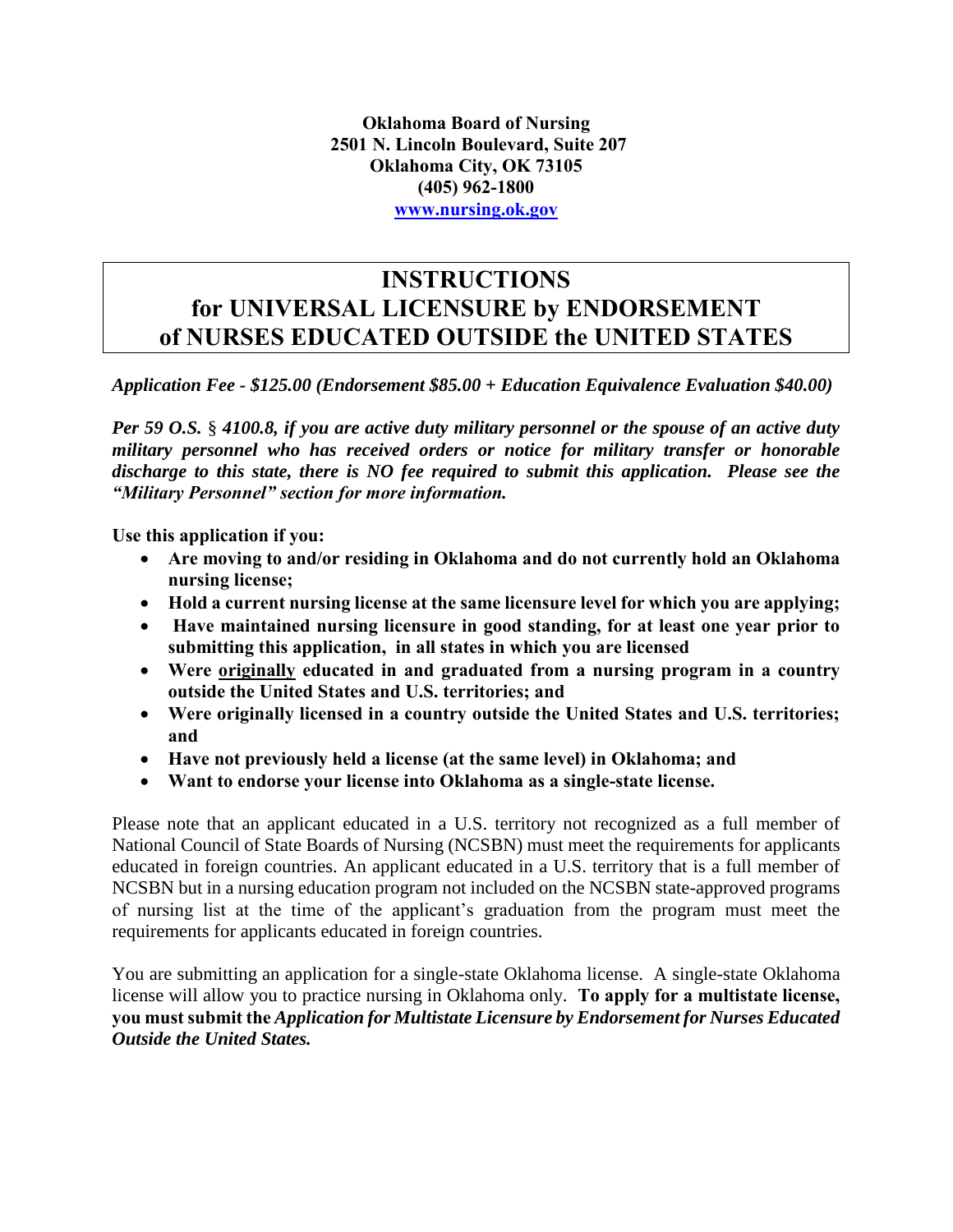### **PLEASE READ THESE INSTRUCTIONS CAREFULLY BEFORE COMPLETING THE APPLICATION.**

Forms referenced can be found in the Forms / Applications link on the Board's website.

## **REQUIREMENTS FOR LICENSURE IN OKLAHOMA**

**Proof of Oklahoma residency:** You must submit via the Nurse Portal, a state-issued identification card (for example a driver's license) and at least one of the following documents containing your name and physical address to indicate proof of residency in Oklahoma:

- a. Current Oklahoma residential utility bill;
- b. Documentation of filing a tax return with the Oklahoma Tax Commission as a resident of Oklahoma;
- c. Documentation of current ownership, or current lease for a term of at least twelve (12) months of a primary place of residence in Oklahoma;
- d. Documentation of current in-state employment or notarized letter of promise of employment of the applicant or his or her spouse; or
- e. Any other verifiable documentation demonstrating Oklahoma residency as determined by the Oklahoma regulating entity.

**Evidence of Current Licensure in Another State:** You must be in possession of a current license at the same level in another state. Board staff will validate this information.

**Evidence of unencumbered Licensure for the past one (1) year in all states in which you hold or have held licensure:** You are required to list all states in which you hold or have held licensure at the same level of licensure the application process is completed. This Board will confirm with respective Boards of Nursing in all states in which you held licensure to ensure that your license has been maintained in good standing for at least one (1) year before making application to this Board for nursing licensure.

#### **If there is unresolved disciplinary action in another state, this Board will hold your application until the matter is resolved but not longer that one (1) year from the time of application.**

**Age:** The applicant for licensure must be a minimum of eighteen (18) years of age.

**Verification of citizenship status:** State law requires the Board of Nursing to issue a license only to U.S. citizens, nationals and legal permanent resident aliens; and to qualified alien applicants who present, *in person*, valid documentary evidence of:

- 1. A valid, unexpired immigrant or nonimmigrant visa status for admission into the U.S.;
- 2. A pending or approved application for asylum in the U.S.;
- 3. Admission into the U.S. in refugee status;
- 4. A pending or approved application for temporary protected status in the U.S.;
- 5. Approved deferred action status; or
- 6. A pending application for adjustment of status to legal permanent residence status or conditional resident status.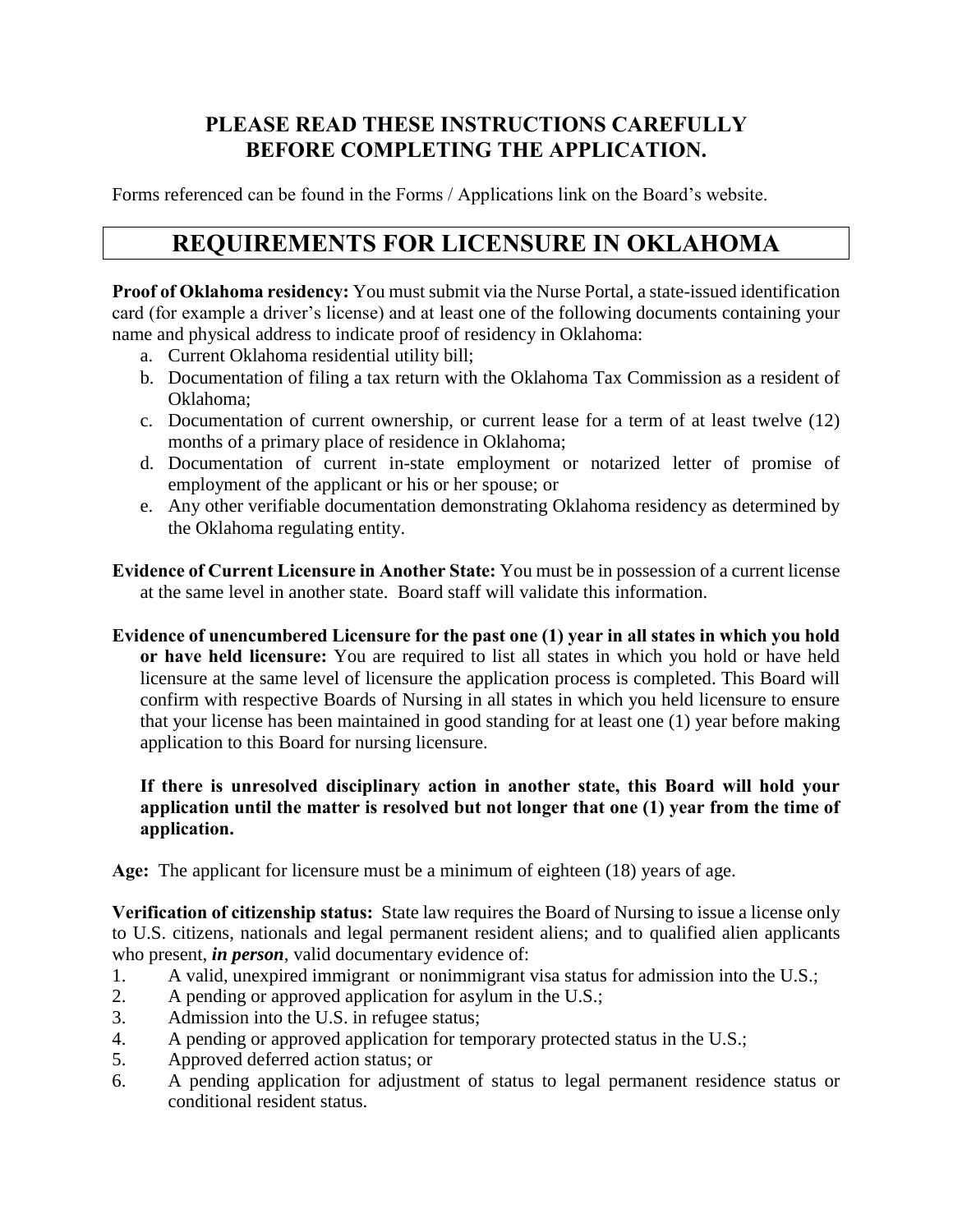Applicants in the above six categories will only be eligible to receive a license that is valid for the time period of their authorized stay in the U.S., or if there is no date of end to the time period of their authorized stay, for one year. The license is required to indicate that it is temporary. The information will be verified through the Systematic Alien Verification for Entitlements (SAVE) Program, operated by the U.S. Department of Homeland Security.

**Graduation from a government-approved program of registered or practical nursing**: You must be a graduate of a government-approved post-secondary program of registered or practical nursing, as verified by the Commission on Graduates of Foreign Nursing Schools (CGFNS)\*. A translated transcript from the nursing education program with certified proof of translation must be provided by CGFNS or directly from the nursing education program. The nursing education program you attended **must have included theory and clinical experience in the following areas**:

- Care of the adult
- Care of children
- Maternal-newborn nursing
- Psychiatric-mental health nursing (Exception: psychiatric clinical experience is not required for practical nurse applicants)

An evaluation of educational requirements must be conducted by CGFNS\*. You may make arrangements to have either of the following credentials presented directly to the Oklahoma Board of Nursing from CGFNS:

- a. A *Credentials Evaluation Service Professional Report* completed by the Credentialing Evaluation Service of CGFNS, **or**
- b. A verification of your CGFNS Certificate or VisaScreen Certificate **AND** validation of your nursing education and professional registration/licensure (e Das report).

If you have previously obtained a Healthcare Profession and Science Course by Course Report from the Credentialing Evaluation Service of CGFNS, and that report is still available for release by CGFNS, you may request that CGFNS provide a copy of that report directly to the Oklahoma Board of Nursing.

Please see the *Instructions* section below for further information on obtaining the necessary documents from CGFNS.

- Reports received from CGFNS must have been completed within the five (5) years immediately preceding the date of application for licensure by endorsement.
- The five-year requirement is waived if the applicant holds a license in another state.

\*The requirement for verification by CGFNS is waived for applicants currently licensed in another state when the state validates that the credential review report was prepared by an independent credentials review agency.

**Completion of the licensure examination:** In order to be eligible for licensure by endorsement, the Registered Nurse must be licensed by exam as follows:

a. After February 1, 1989: by achieving a score of "PASSED" on the National Council Licensure Examination (NCLEX-RN), OR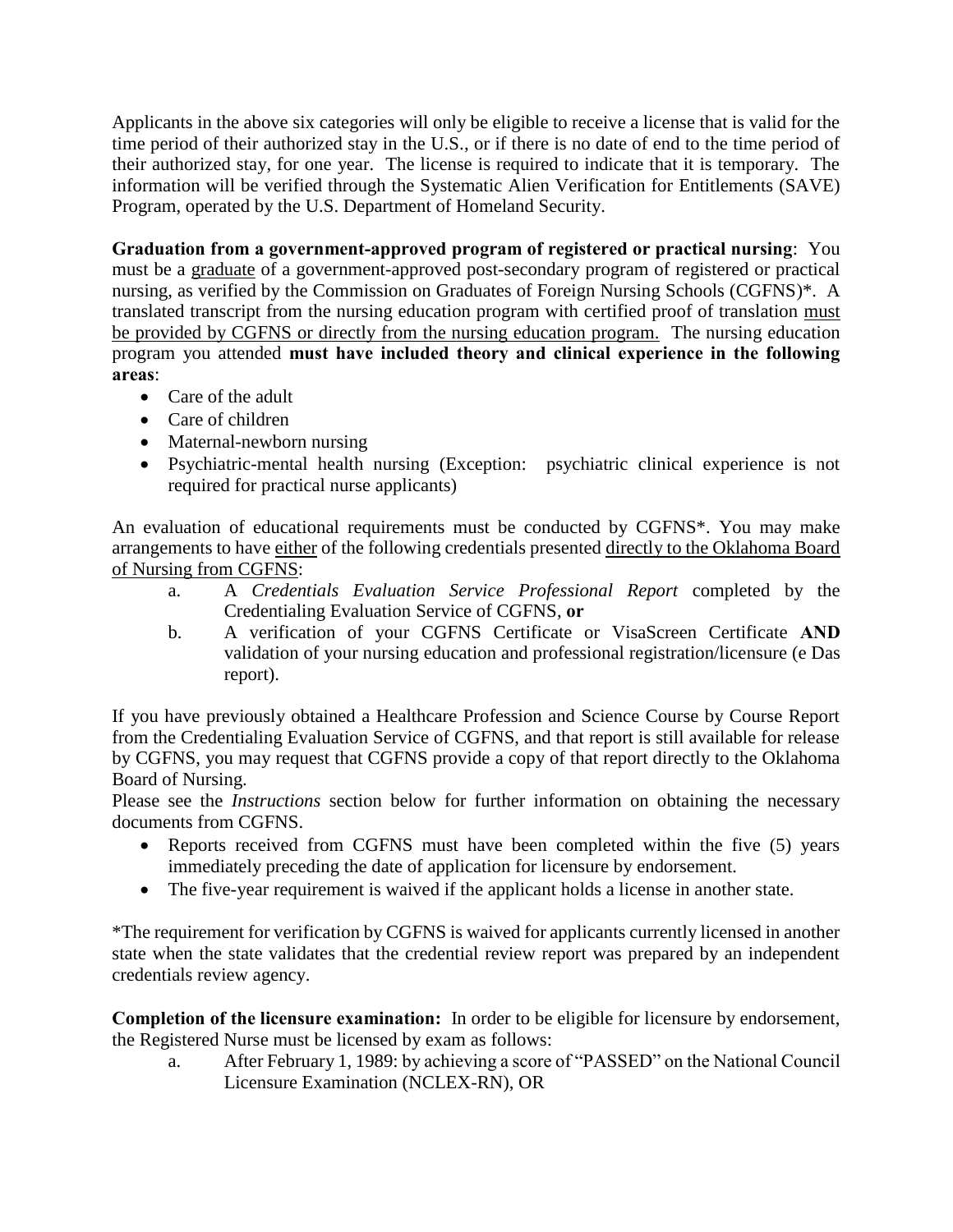- b. Between July 1, 1982, and February 1, 1989: by passing the NCLEX-RN with a score of at least 1600, OR
- c. Between January 1, 1952, and July 1, 1982: by passing the State Board Test Pool Examination (SBTPE) for registered nurse licensure in medical nursing, surgical nursing, obstetrical nursing, nursing of children and psychiatric nursing with a score of 350 or more in each subject,
- d. Canadian nurses originally licensed by exam in the following provinces in the years indicated: Alberta 1952-70; British Columbia 1949-70; Manitoba 1955-70; Newfoundland 1961-70; Nova Scotia 1955-70; Prince Edward Island 1956-70; Quebec (*English language*) 1959-70; and Saskatchewan 1956-70.

RN licensure by the following exams is **not recognized:** New Mexico 1974; Puerto Rico prior to 1976 or after August, 2006; Puerto Rico-Spanish language version exam any year; Alaska prior to 1954; Virgin Islands prior to 1964; Guam prior to 1969; any state constructed examination; any foreign exam.

 Any nurse originally licensed by any of these exams must write and pass the licensing examination adopted by the Oklahoma Board of Nursing.

In order to be eligible for licensure by endorsement, the Licensed Practical Nurse must be licensed by exam as follows:

- a. LPNs who were licensed between July 1, 1954, and October 1, 1988, must have passed the examination adopted by the Board for practical nurse licensure achieving a standard score of 350 on either the State Board Test Pool Examination (SBTPE) for licensed practical nurse licensure or the National Council Licensure Examination (NCLEX-PN).
- b. LPNs licensed since October 1, 1988, must have achieved a score of "PASSED" on the NCLEX-PN.

LPN licensure by the following exams is **not recognized**: California- May 1974 through September 1986; Texas prior to 1969; Puerto Rico prior to 1976 or after August 1, 2006; Puerto Rico-Spanish language version exam any year; any foreign exam.

 Any nurse originally licensed by any of these exams must write and pass the licensing examination adopted by the Oklahoma Board of Nursing.

**Verification of licensure in the country in which you graduated:** You must hold a license or registration as required in the country in which you graduated from your nursing education program. Licensure or registration must be verified in the form of an official verification received directly from the Commission on Graduates of Foreign Nursing Schools (CGFNS – see instructions for contact information)\*.

- If you are also licensed in another U.S. state or territory, your licensure status must also be verified by Nursys, if the state participates in Nursys, or from the Board in the state in which you were originally licensed.
- If disciplinary action has been taken, approval of the Board may be required.

**Submission of evidence of continuing qualifications for practice:** You must upload evidence of continued qualifications for practice through completion of one of the following requirements within the last five years prior to receipt of the application in the Board office: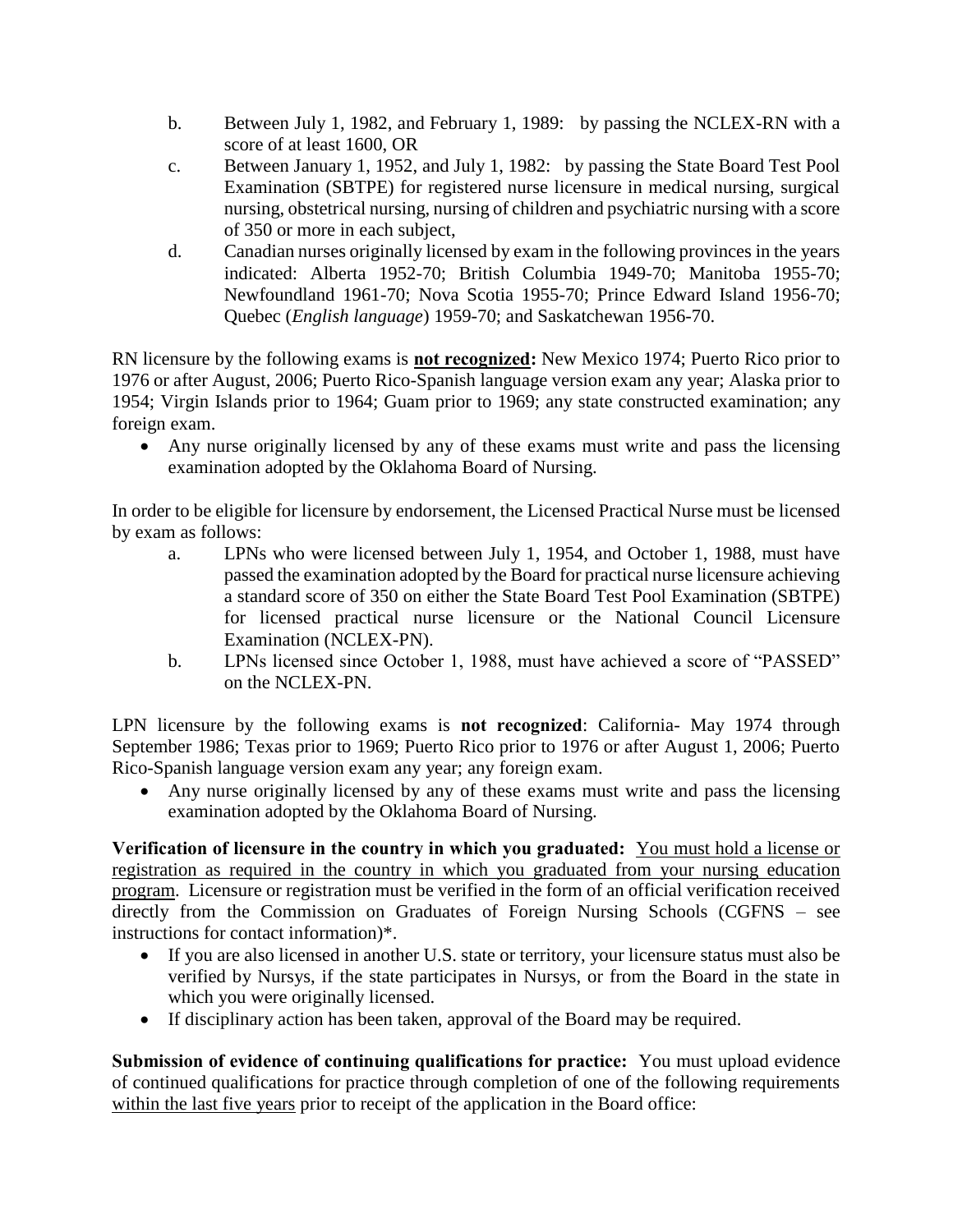- a. Cause Submission of an official transcript or certificate of completion verifying completion of a nurse refresher course approved by the Board (see list of approved refresher courses on website: [www.nursing.ok.gov/refresher.pdf;](http://www.ok.gov/nursing/refresher.pdf)) or
- b. Successfully passing the National Council Licensure Examination for Registered or Practical Nurses; or
- c. Cause submission of an official transcript, provided by an entity approved and recognized by the U.S. Department of Education as a primary source for providing education transcripts, verifying successful completion of at least six academic semester credit hours (or 105 contact hours) of nursing courses which include classroom and clinical instruction; or
- d. Upload an *Employment Verification Form* and an accompanying job description that provides evidence of licensure in another state, territory or country and employment in a position requiring nursing licensure with verification of at least 520 work hours during the past five (5) years. **This form must be signed by the employer.**
- e. Upload evidence of completing at least 24 contact hours of continuing education applicable to nursing practice; or
- f. Submit current certification in a nursing specialty area.

#### **Applicants for endorsement who took the NCLEX examination for initial licensure within the last two years must**:

- a. Cause submission of evidence of completion of the nursing education program within two years of initial application for licensure by examination; or
- b. Upload verification through an *Employment Verification Form* of at least six months work experience in the state, U.S. territory, or country of licensure; or
- c. Cause submission of evidence of successful completion of a Board-approved refresher course in accordance with the Board's policy; or
- d. successfully complete nursing didactic coursework and faculty-supervised clinical experience in a board-approved nursing education program at the appropriate educational level, to include at least 80 hours in classroom and skills laboratory review and at least 80 hours participating in patient care activities in the clinical setting.

**Verification of English language competence:** All foreign-educated applicants must submit verification of English language competence, with the exception of:

- a. graduates of nursing education programs taught in English in Australia, Canada (except Quebec), Ireland, New Zealand, the United Kingdom, Trinidad, Tobago, Jamaica, Barbados, South Africa and the United States,
- b. applicants who are licensed in another U.S. state or territory.

An original official copy of the scores must be received directly from the testing service or from CGFNS.

Verification of English language competence includes the following:

a. Passing scores for Test of English as a Foreign Language (TOEFL-iBT), offered by the Educational Testing Service; or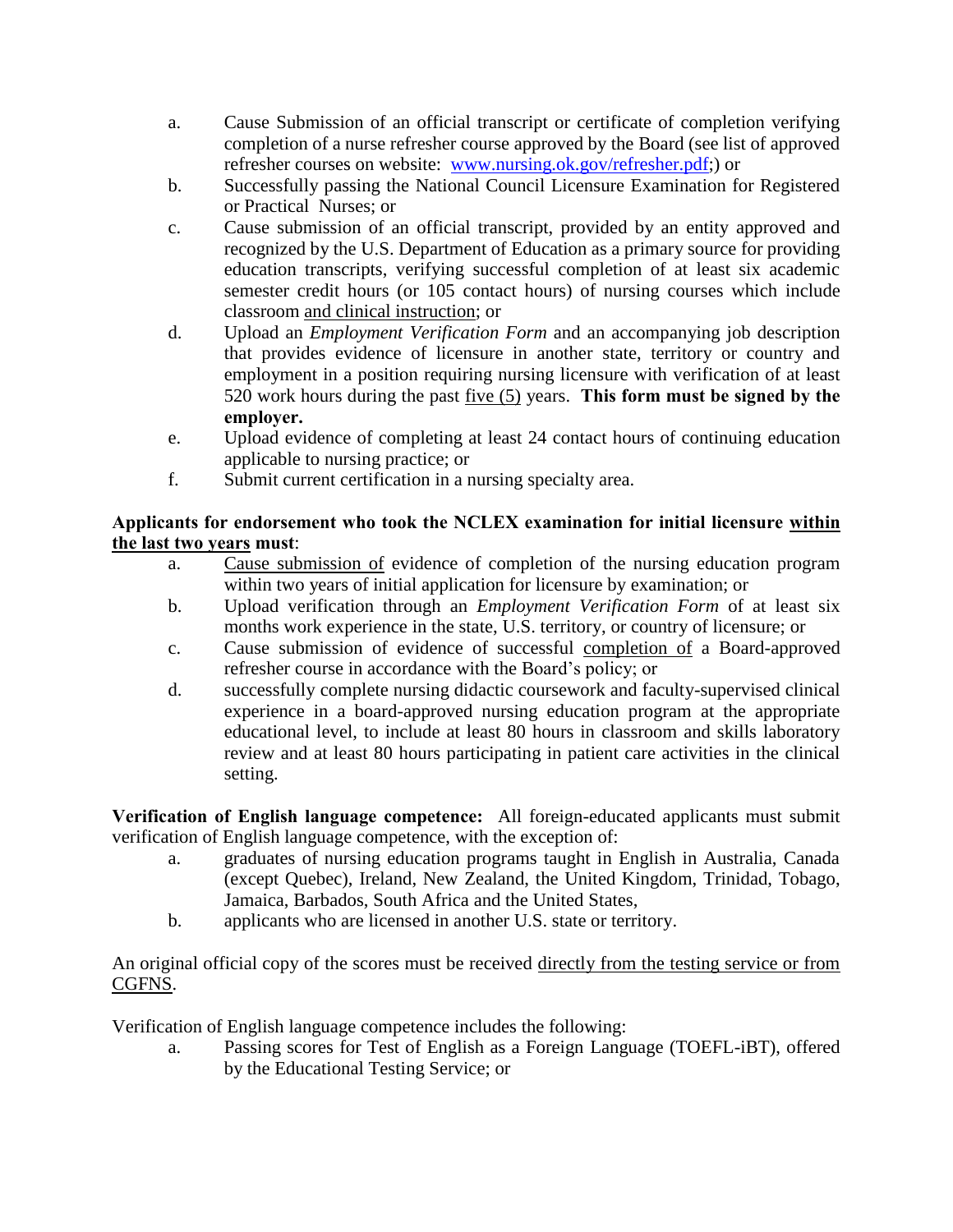- b. Passing scores for Test of English for International Communication (TOEIC), to include the Listening and Reading Test and the Speaking and Writing Test, offered by the Educational Testing Service; or
- c. Passing scores for International English Language Testing System (IELTS); or
- d. Passing scores for the Michigan English Language Assessment Battery (MELAB)

#### **Passing Scores Established for English Language Competency Testing:**

| <b>TEST</b>           | <b>RN</b>         | LPN                       |
|-----------------------|-------------------|---------------------------|
| <b>TOEIC</b>          |                   |                           |
| Listening and Reading | 725               | 700                       |
| Speaking and Writing  | 140               | 140                       |
| <b>IELTS</b>          | 6.5               | 6.0                       |
|                       | (academic format) | (general training format) |
|                       | 7.0               | 7.0                       |
|                       | (spoken band)     | (spoken band)             |
| <b>TOEFL-iBT</b>      | 26 Speaking       | 26 Speaking               |
|                       | 83 Total          | 79 Total                  |
| <b>MELAB</b>          | 3 Speaking        | 3 Speaking                |
|                       | 81 Total          | 81 Total                  |

#### **Review of criminal charges, disciplinary action, or judicial declaration of incompetence:**

State law (59 O.S. § 567.18.B.) requires each applicant for licensure to have a fingerprint-based background check not more than ninety (90) days old at the time of submission of the application for licensure. The background check consists of fingerprint-based searches of the Oklahoma State Bureau of Investigation (OSBI) and Federal Bureau of Investigation (FBI) Criminal History Record Information databases and name index searches of computerized databases containing criminal history records. Please see the specific "Instructions" section for further information on obtaining a fingerprint-based criminal background check. Please also read the *Privacy Act and Applicant Notification* found in the appendix to this set of application instructions.

In addition to the background check, applicants for licensure who have ever been summoned, arrested, taken into custody, indicted, convicted or tried for, or charged with, or pleaded guilty to, the violation of any law or ordinance or the commission of any misdemeanor or felony, or requested to appear before any prosecuting attorney or investigative agency in any matter; **or** have ever had disciplinary action taken against a nursing license, certification or registration, any professional or occupational license, registration, or certification and/or any application for a nursing or professional or occupational license, registration, or certification or if there is currently any investigation of your nursing license, registration, or certification; and/or any professional or occupational license, registration, or certification; and/or any application for a nursing and/or professional or occupational license, registration, or certification in any state, territory or country; or have ever been judicially declared incompetent; or are currently participating in an alternative to discipline program in any state, territory, or country are required to provide a report in writing to the Oklahoma Board of Nursing. A "report in writing" means that the applicant/licensee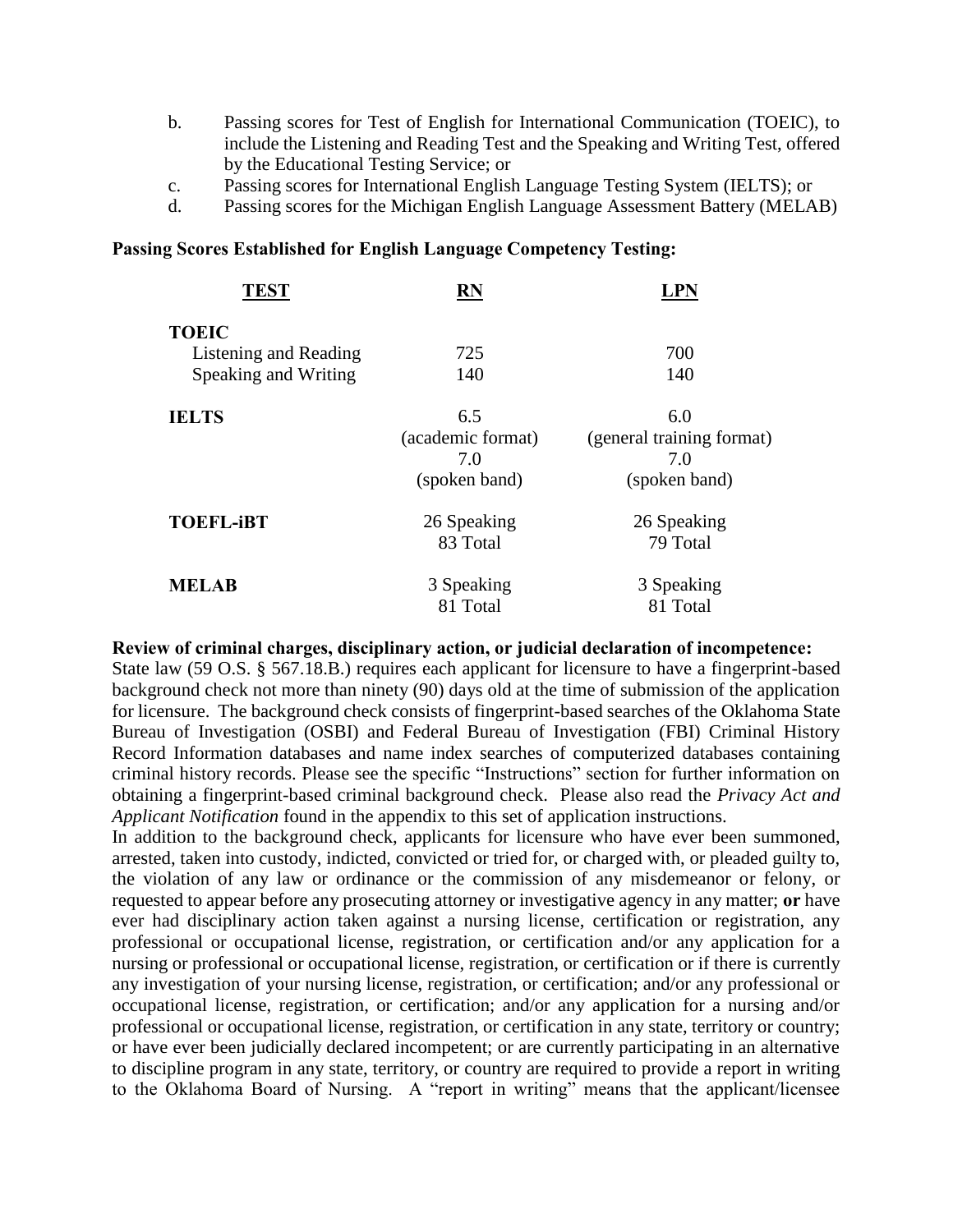provides a signed and dated description stating in his/her own words the date, location, and circumstances of the incident, and if applicable, the resulting action taken by the court, agency, or disciplinary board. The report should be in the form of a letter or a statement in the provided space on the application. The report must be accompanied by certified court records or a board order, as described below. A verbal report does not constitute a "report in writing". A written report not accompanied by a full set of certified court records or the board order(s) does not constitute a "report in writing". Failure to report such action is a violation of the *Oklahoma Nursing Practice Act*.

An applicant for a license to practice as a Registered Nurse or Licensed Practical Nurse must submit via the Nurse Portal to the Oklahoma Board of Nursing "certified written evidence that the applicant has never been convicted of a felony crime that substantially relates to the occupation of nursing and poses a reasonable threat to public safety" [59 O.S. § § 567.5, 567.6].

#### **Military Personnel:**

Per 59 O.S. § 4100.8, if you are an active duty military personnel or the spouse of an active duty military personnel who has received orders or notice for military transfer or honorable discharge to this state, please upload a copy of the United States Uniformed Services Identification and Privilege Card and a copy of the military member's Permanent Change of Station (PCS) orders. No application fee is required. Following confirmation that you hold a valid license in another state that is in good standing and reasonably equivalent to the requirements of this state, a temporary license will be granted within 30 days.

If you are relocating to this state pursuant to your spouse's official military orders and you have not worked 520 or more hours in a licensed position in a state in which you were actively licensed within the past five years, state law [O.S. 59  $\S$  567.11.8] allows you to practice nursing in the state of Oklahoma for one hundred twenty days (120) after submission of an application and fees for licensure to the Board, provided that you:

- have an active, unencumbered license from another state or territory;
- have no health-related license in a disciplinary status; and
- furnish to the employer satisfactory evidence of current, unencumbered licensure in another state or territory.

If this applies to you, please upload evidence of your nursing license from another state or territory and a copy of your spouse's official military orders with your application.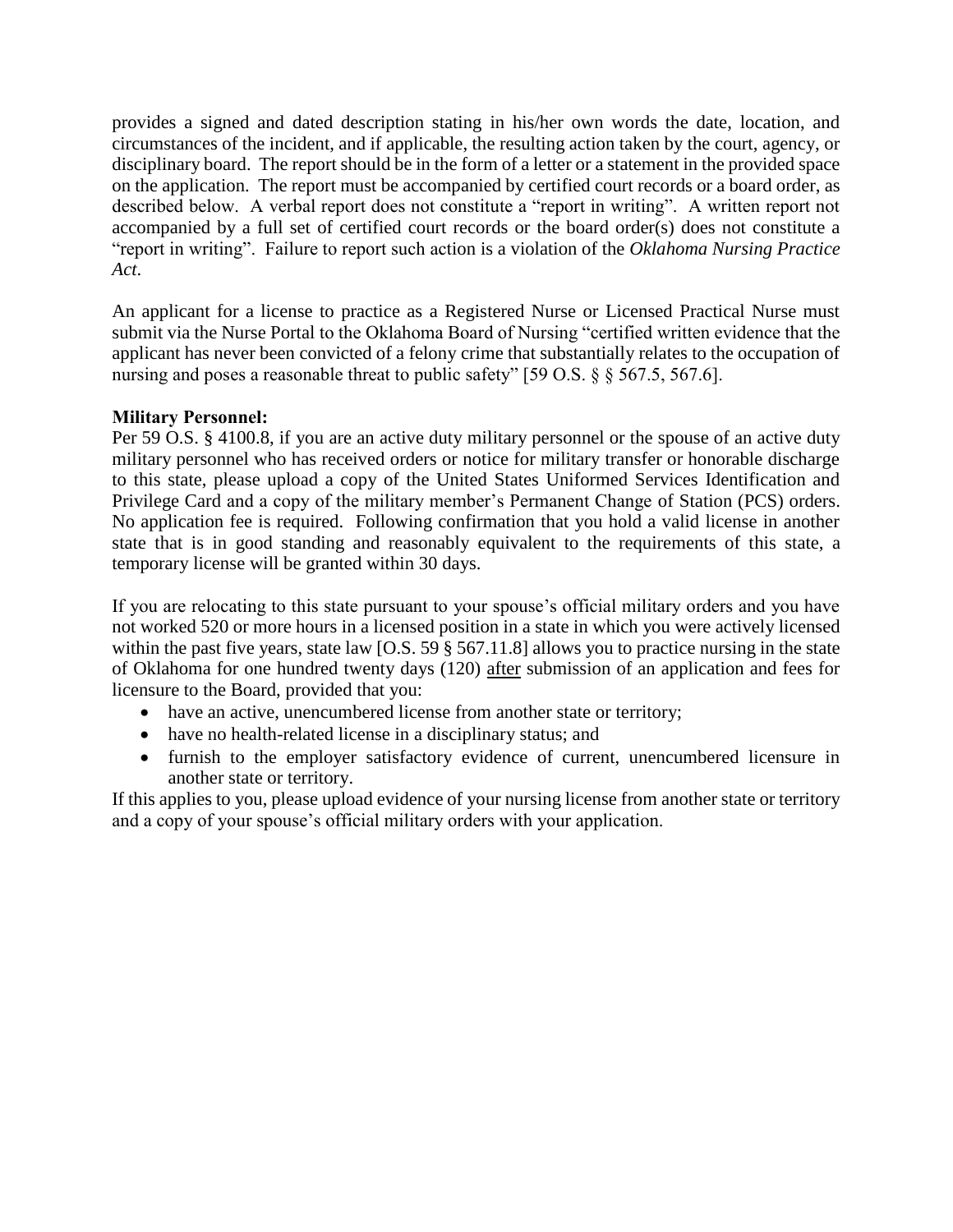# **INSTRUCTIONS FOR COMPLETION OF THE APPLICATION**

- 1. *Completion of application*: The application should be completed and submitted online on the Board's website via your Nurse Portal account.. You must complete all modules of the application with your **full legal name** which is the name on your birth certificate and any subsequent legal name changes. Please indicate "NMN" if you do not have a middle name. **You must provide a Social Security number on the application**. This information is mandatory, pursuant to 56 O.S. § 240.21A, for administration of the tax laws of the State of Oklahoma.
- 2. **Proof of Oklahoma residency: :** You must submit via the Nurse Portal a state-issued identification card (for example a driver's license) and at least one of the following documents containing your name and physical address to indicate proof of residency in Oklahoma:
	- a. Current Oklahoma residential utility bill;
	- b. Documentation of filing a tax return with the Oklahoma Tax Commission as a resident of Oklahoma;
	- c. Documentation of current ownership, or current lease for a term of at least twelve (12) months of a primary place of residence in Oklahoma;
	- d. Documentation of current in-state employment or notarized letter of promise of employment of the applicant or his or her spouse; or
	- e. Any other verifiable documentation demonstrating Oklahoma residency as determined by the Oklahoma regulating entity.
- 3. **Evidence of Current and unencumbered Licensure in for the past one (1) year in all states in which you hold or have held licensure:** You are required to list all states in which you hold or have held licensure at the same level of licensure until the application process is completed. This Board will confirm with those respective Boards of Nursing that your license has been maintained in good standing for at least one (1) year before making application to this Board for licensure and until such time as the license application process is completed.
- 4. *Citizenship:* All applicants for licensure must complete the appropriate notarized *Evidence of Status Form*.

If you are a U.S. citizen, U.S. national, or legal permanent resident alien, you must upload a photocopy of one of the documents listed under "Primary Evidence of Citizenship" on the *Evidence of Status Form: Part A*.

According to State law, **if you are a qualified alien, you must bring in person** the *Evidence of Status* form to the Oklahoma Board of Nursing office along with the original documents that support your qualified alien status, as shown on the *Evidence of Status Part B Form*. At the Board office, a staff member will copy your qualified alien status documentation and will notarize the *Evidence of Status Form*.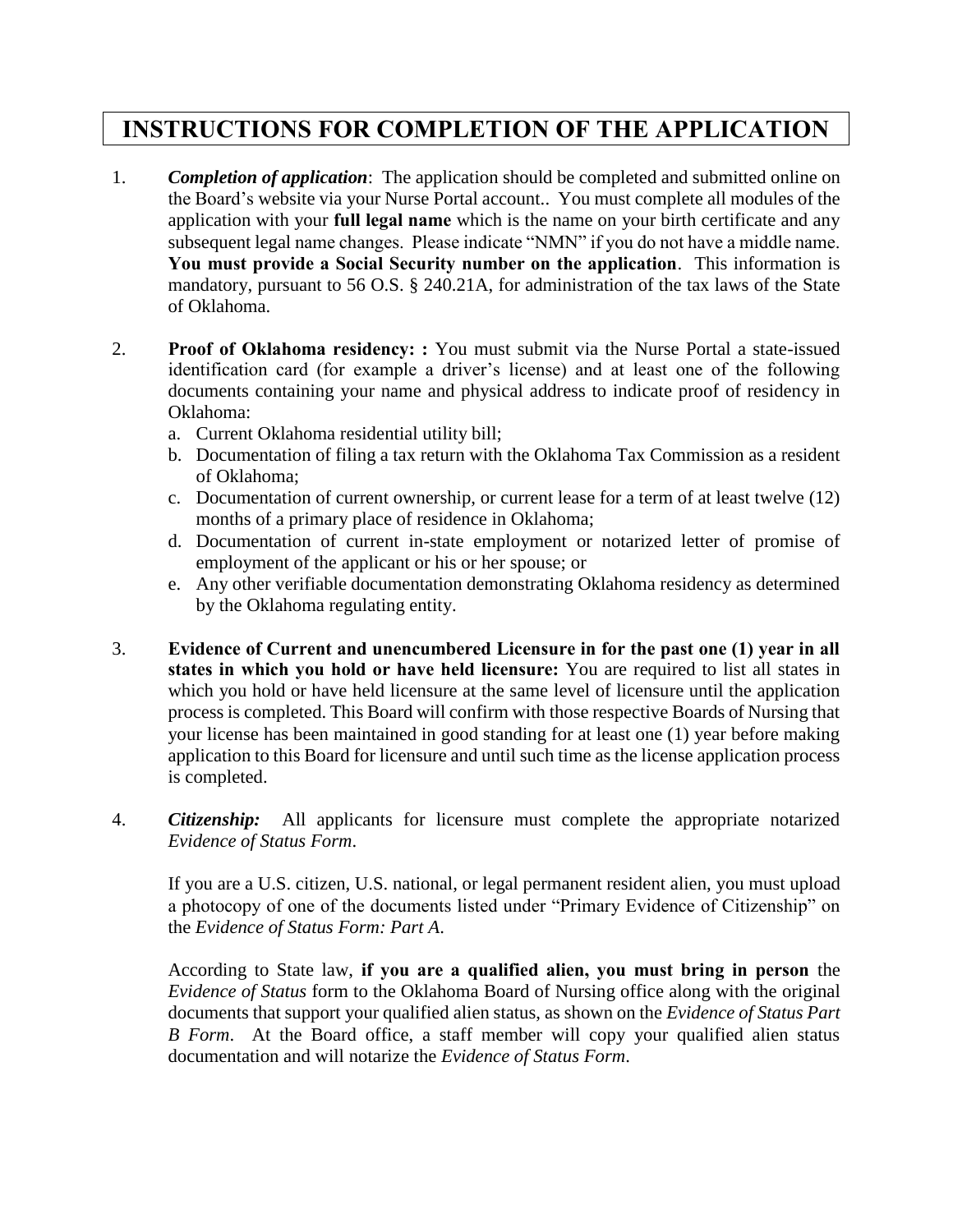5. *Background Check:* Each applicant must provide fingerprint images to be used for the purpose of permitting a state and national criminal history records search through the OSBI and FBI. The criminal history records search must be conducted through the Board's vendor, Idemia, no more than ninety (90) days prior to receipt of the application in the Board office. The results of the search are provided directly to the Board office by the OSBI usually within one to two weeks. Please read the *Privacy Act Statement and Applicant Notification* found in the Appendix to this set of instructions. Procedures for changing, correcting or updating OSBI and / or FBI results are set forth in Title 28, C.F.R., §16.34 and will be furnished as needed.

> **Option 1**: **If you have an Oklahoma mailing address**, you will need to go to an IdentoGo center sponsored by Idemia located within the state to provide fingerprints electronically. These sites are available by appointment only. You must visit the following website to schedule an appointment: **[www.identogo.com,](http://www.identogo.com/)** or you must call (877) 219-0197 to make an appointment. Payment can be made during your appointment or online when scheduling. **Please note that your fingerprints must be obtained electronically only at an IdentoGO center sponsored by Idemia.**

> **Option 2**: **If you have an out-of-state mailing address,** Board staff will mail you specific fingerprint cards that you must take to a local law enforcement agency to obtain the fingerprints. **Please note that you must wait to receive the specific coded fingerprint cards from the Board office prior to obtaining your fingerprints.** An addressed envelope will be provided as the fingerprint cards **must be mailed by the law enforcement agency directly to an IdentoGO center sponsored by Idemia.** You are responsible for the postage and the costs associated with obtaining your fingerprints; **OR** If you are in Oklahoma, you may follow the instructions for Option 1 above.

- 6. *Criminal Charges, Disciplinary Action, or Judicial Declaration of Mental Incompetence:* If you answer "yes" to the criminal charge, discipline, or competency questions on the application, you must **submit a statement on the application form, describing the date, location and circumstances of the incident, and the resulting action taken by the court or disciplinary board**. In addition, you will be required to upload certified copies of identified documents If you have more than one incident you are reporting, you must speak to every case/charge that has been filed.
	- 1. Have you ever had disciplinary action taken against a nursing license, recognition, certificate, or privilege to practice; any professional or occupational license, recognition, or certificate; and/or any application for a nursing or professional or occupational license, recognition, or certificate in any state, territory or country not previously reported **in writing** to the Oklahoma Board of Nursing?"
		- a. If you answered "yes", you must type in the space available a statement describing the date, location, and circumstances of the incident(s), and, if applicable, the resulting action(s) taken by the disciplinary board.
		- b. If you are reporting more than one incident, you must describe every case that has been filed.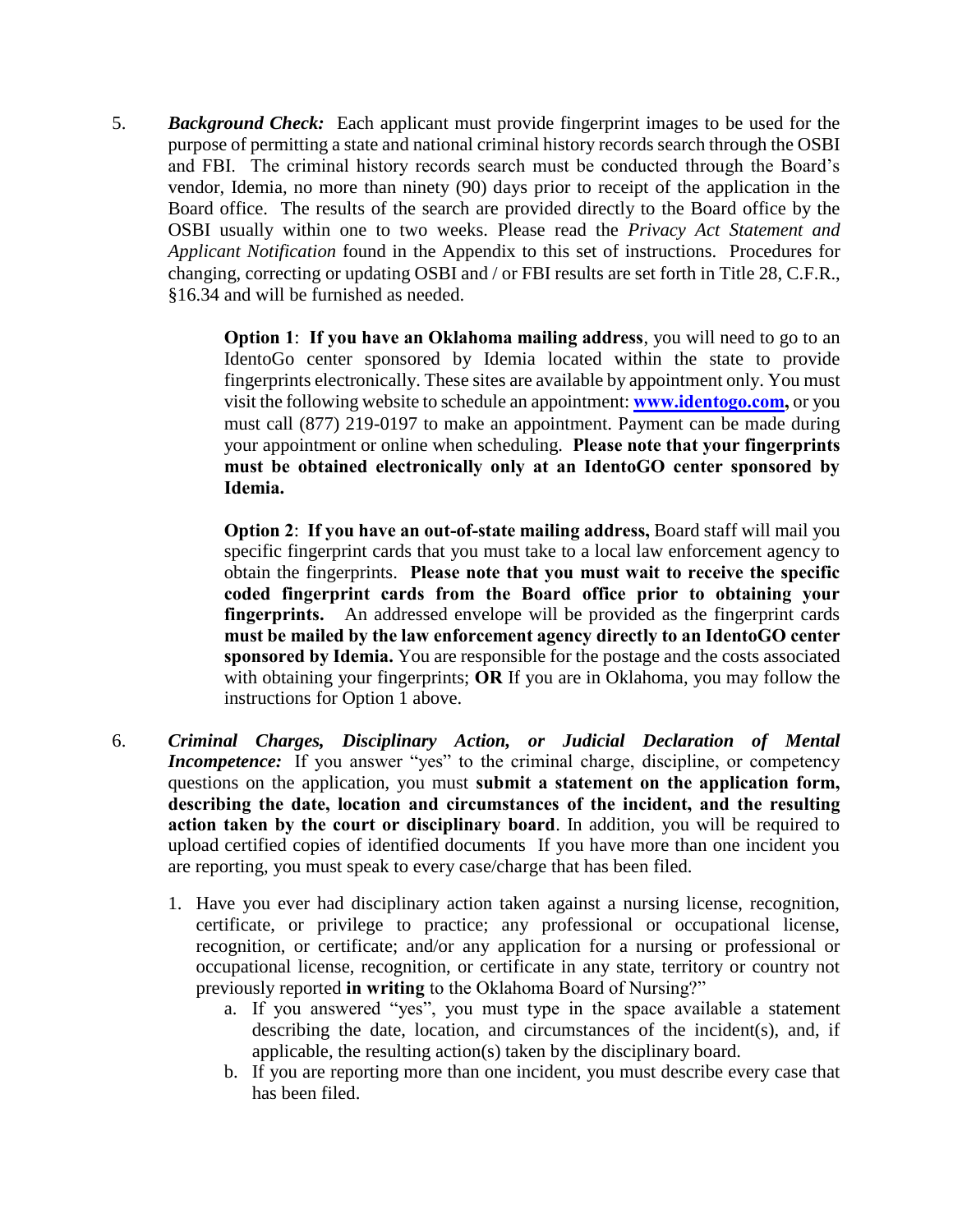- c. You will need to upload certified copies of the charges/complaints, findings of fact, and orders from the licensing agency.
- 2. Is there currently any investigation of your nursing license, recognition, certificate, or privilege to practice; and/or any professional or occupational license, recognition, or certificate; and/or any application for a nursing and/or professional or occupational license, recognition, or certificate in any state, territory or country not previously reported **in writing** to the Oklahoma Board of Nursing?
	- a. If you answered "yes", you must type in the space available a statement describing the date, location, and circumstances of the incident(s), and, if applicable, the resulting action(s) taken by the disciplinary board.
	- b. If you are reporting more than one incident, you must describe every case that has been filed.
- 3. Have you been charged and/or convicted in any criminal offense not previously reported **in writing** to the Oklahoma Board of Nursing, including those pending appeal? (You may exclude minor traffic violations, but must report all DUI/DWI charges and/or DUI/DWI convictions)

Check all that apply:

- [ ] been convicted of a misdemeanor?
- [ ] been convicted of a felony?
- [ ] pled nolo contendre, no contest, or guilty?
- [ ] received deferred adjudication, to include but not limited to deferred prosecution agreement?
- [] been placed on community supervision or court-ordered probation, whether or not adjudicated guilt?
- [ ] been sentenced to serve jail or prison time? Court-ordered confinement?
- [ ] been granted pre-trial diversion, to include but not limited to Drug Court?
- [ ] have any pending criminal charges?
- [ ] have any pending violation of the law?
- [ ] been subject of a court-martial; Article 15 violation; or received any form of military judgment/punishment/action?
- [  $\vert$  No, none of the above applies.

NOTE: Expunged and Sealed Offenses: While expunged or sealed offense, arrests, tickets, or citations need not be disclosed, it is your responsibility to ensure the offense, arrest, ticket or citation has, in fact, been expunged or sealed. It is recommended that you submit a copy of the Court Order expunging or sealing the record in question to our office with your application. Nondisclosure of relevant offenses raises questions related to truthfulness and character.

If you checked any of the above (except "No, none of the above applies"):

- a. If you answered "yes", you must type in the space available a statement describing the date, location, and circumstances of the incident(s), and, if applicable, the resulting action(s) taken by the court.
- b. If you are reporting more than one incident, you must describe every case that has been filed.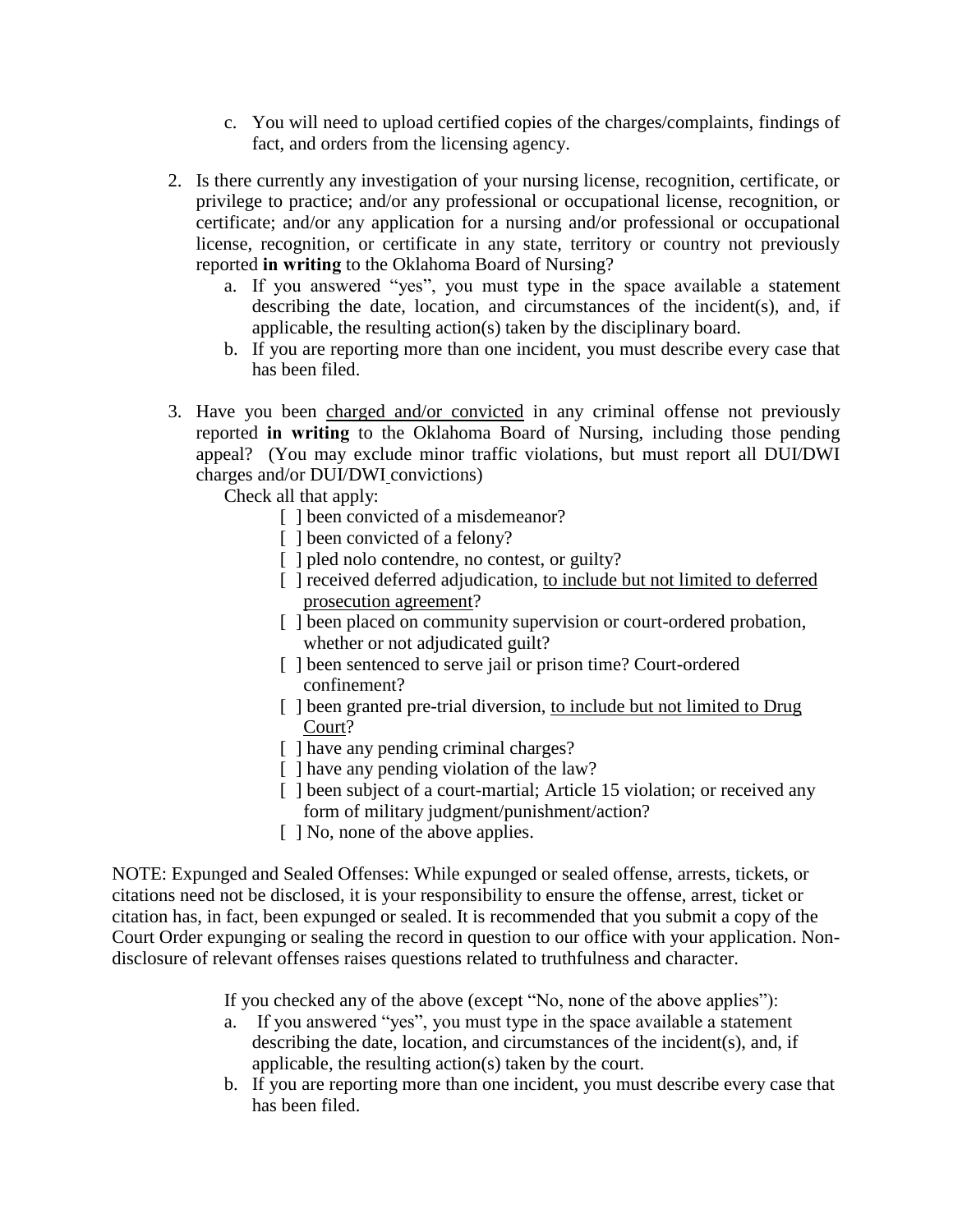- c. You will need to upload certified copies of Court Records to include the Information Sheet, Incident Report, Complaint, and/or Charges; Affidavit of Probable Cause; Judgment and Sentence; and verification of completion of the Judgment and Sentence. The Court Records must be obtained from the Court(s) in which the offense(s) occurred.
- 4. Have you ever been judicially declared incompetent in any state, territory or country not previously reported **in writing** to the Oklahoma Board of Nursing?
	- **a.** If you answered "yes", you must type in the space available a statement describing the date, location, and circumstances of the incident(s), and, if applicable, the resulting action(s) taken by the court or agency. If you are reporting more than one incident, you must describe every case that has been filed.
	- **b.** You will need to upload a certified copy of the Court Order.
- **5.** Have you ever submitted a petition for an Initial Determination of Eligibility to the Oklahoma Board of Nursing?
- 7*. Fee:* You must pay the application fee online, using a VISA, MasterCard or electronic fund transfer when completing the application online in the License Registration link. *Fees submitted are not refundable.* If you meet either military personnel options listed in the Military Personnel section above, a fee is not required.
- 8*. CGFNS credentials evaluation or certification*: Contact the Commission on Graduates of Foreign Nursing Schools to apply for a *Credentials Evaluation Service Professional Report.* If you hold a CGFNS Certificate or VisaScreen Certificate, you may instead request that CGFNS forward a copy of your certificate; verification of your nursing education and professional registration/licensure (eDAS report); and English language test scores, if applicable. If you have previously obtained a Healthcare Profession and Science Course by Course Report from the Credentialing Evaluation Service of CGFNS, and that report is still available for release by CGFNS, you may request that CGFNS provide a copy of that report directly to the Oklahoma Board of Nursing.

The contact information for CGFNS is as follows:

**Commission on Graduates of Foreign Nursing Schools 3600 Market Street, Suite 400 Philadelphia, PA 19104-2665 (215) 349-8767 [www.cgfns.org](http://www.cgfns.org/)**

The requirement for verification by CGFNS is waived for applicants currently licensed in another state when the state validates that the credential review report was prepared by an independent credentials review agency

9*. Name Change:* If you have been licensed with this Board under a different name, you must submit a *Name Change Request* found in the Other Applications link on your Nurse Portal page, upload a certified copy of the legal document changing your name and submit the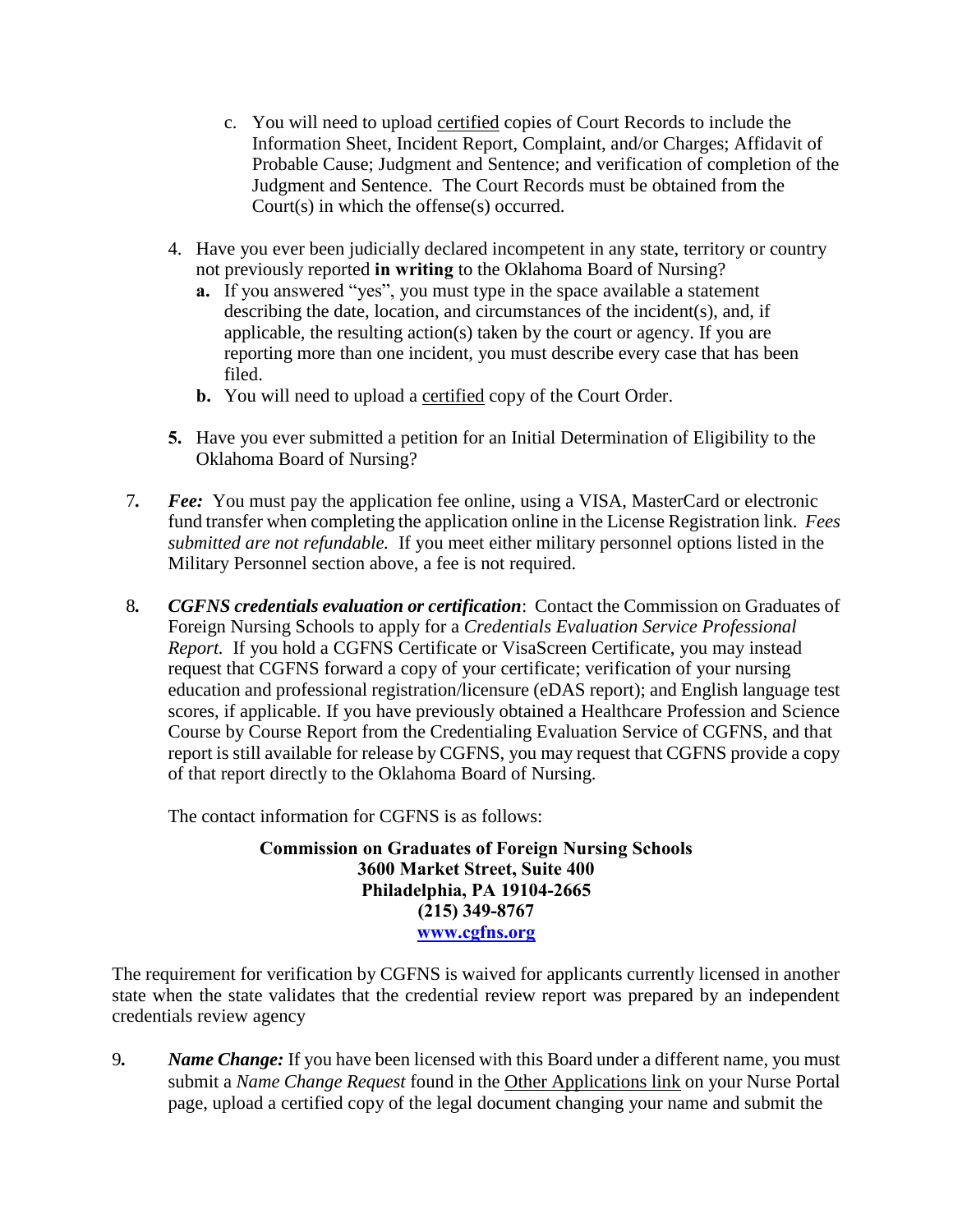required fee in order to be licensed under your new name.

- 10*. Interstate Verification:* Verification of licensure status, completion of a board-approved nursing program, degree received and date of conferral, and completion of the licensure examination from your original state of licensure are required. This verification must come in written form directly from the Board of Nursing in the original state of licensure or from the NURSYS system at the National Council of State Boards of Nursing. Please note that each state or Nursys will charge a fee for this verification. Contact your state of original licensure or log on to **[www.nursys.com](http://www.nursys.com/)** for information on the procedure and fees.
	- If your original state of licensure is not listed on the NURSYS site, you must contact your original state directly.
	- If your state does not fully verify your nursing education, the Board will request that an official transcript be submitted to this office directly from the nursing program.
		- o To prevent possible delays, you may wish to request a transcript be sent from the nursing program directly to the Board office**.**
- 11. *Verification of continuing qualifications for practice***:** If you have already taken the NCLEX examination and have worked at the same level of licensure for which you are applying for a minimum of 520 hours in the last five years, please upload an *Employment Verification Form* signed by your employer and job description. Each employer providing verification must complete and submit a separate *Form*.
	- **Please note that this** *Form* **must be completed and signed by an administrator/supervisor at the place of employment, or by an authorized individual in the Human Resources Department.**

If you have not practiced as a licensed nurse for at least 520 hours in the last five years prior to applying for licensure by endorsement, an official transcript or certificate of completion for a refresher course approved by the Oklahoma Board of Nursing or an official transcript documenting hours earned in a board-approved nursing education program must be sent directly to this Board from the program. A list of Board-approved refresher courses is available on the Board's website: **[www.nursing.ok.gov.](http://www.ok.gov/nursing)** 

If you have not worked, completed a board-approved refresher course, or completed hours in a nursing education program, you may upload evidence of completion of at least 24 contact hours of continuing education applicable to nursing practice, upload verification of current certification in a nursing specialty OR please note on the application that you wish to re-take the NCLEX examination to establish continuing qualifications for practice. Board staff will then assist you with registration for the NCLEX examination.

If you took the NCLEX within the last two years, your state of original licensure must provide evidence that you graduated from your nursing education program within the two years prior to taking the NCLEX. Otherwise, you must provide evidence of at least six months of work experience as a licensed nurse in the state, US territory or country of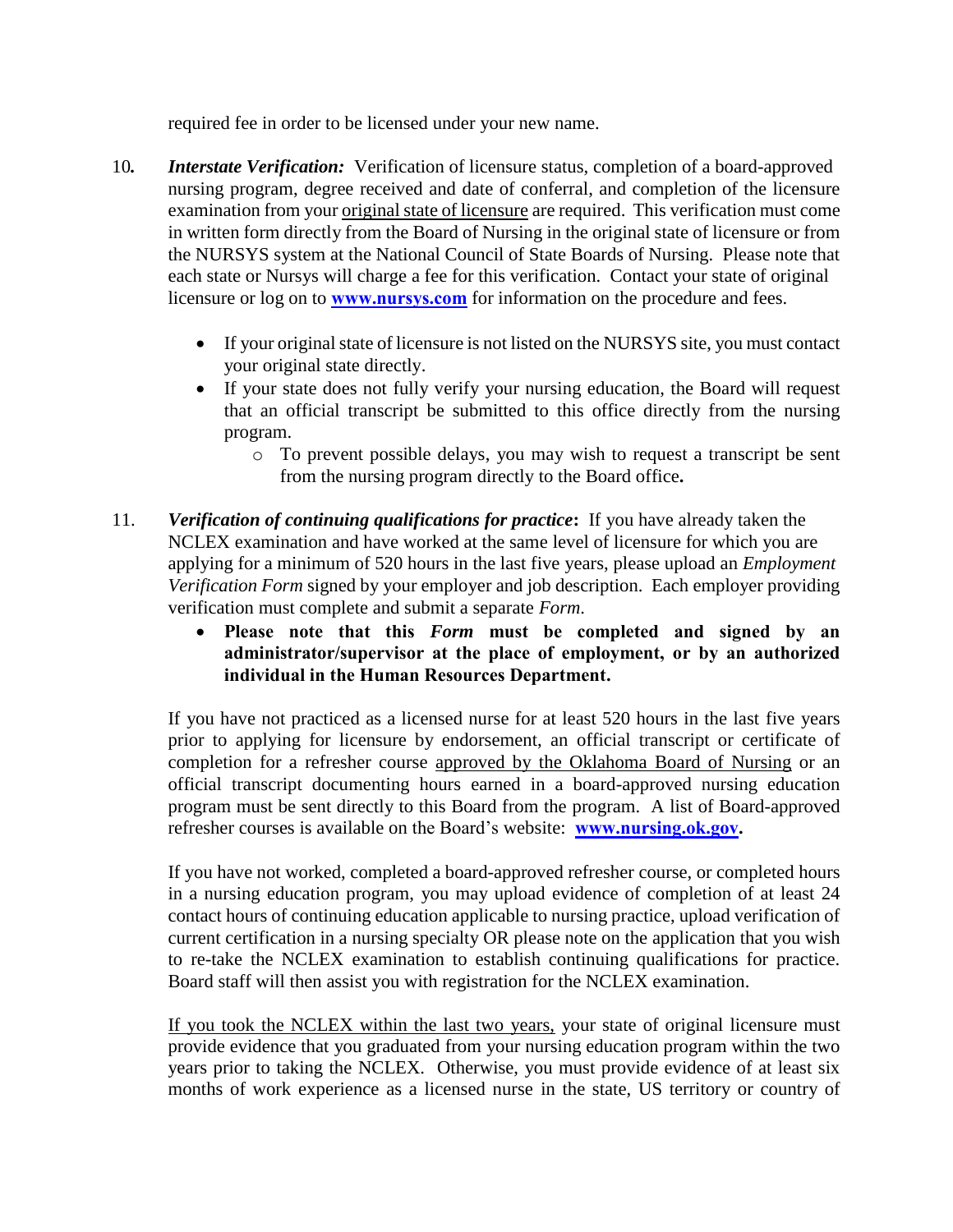licensure at the level of licensure for which you are applying, or evidence of successful completion of a Board-approved refresher course in accordance with the Board's policy or nursing didactic coursework and faculty-supervised clinical experience in a boardapproved nursing education program at the appropriate educational level, to include at least 80 hours in classroom and skills laboratory review and at least 80 hours participating in patient care activities in the clinical setting.

## **GENERAL INFORMATION**

The *Oklahoma Nursing Practice Act* requires you to obtain a dated Oklahoma temporary license or valid Oklahoma license **prior** to employment in nursing in Oklahoma. This requirement does not apply to nurses practicing in certain federal facilities (contact the federal facility regarding its requirements for licensure.)

#### **You must obtain a temporary/permanent license before orienting or working in a position requiring a nursing license.**

Issuance of a temporary license does not guarantee you will qualify for permanent licensure in Oklahoma.

You may view average processing times of a completed application on the Board's website in the Agency Data / Statistics / Quarterly Statistics link. To check on the status of your application, visit the Nurse Portal. Every effort is made to process applications expeditiously. If further review is required, the processing time may be lengthened.

Your *Application for Universal Licensure by Endorsement* is valid for one year from the date it is received in the Board office. All requirements must be met within that year; otherwise, a new application and fee must be submitted.

Once licensed, the License Verification portal on the Board's website will be the first place your new license will be noted.

Registered Nurse licenses expire the last day of the licensee's birth month in even-numbered years, and Licensed Practical Nurse licenses expire the last day of the licensee's birth month in oddnumbered years following the date of issuance. The application fee includes the processing of your application and licensure through the current renewal period. **Fees are not pro-rated and are non-refundable.**

If you are an Advanced Practice Registered Nurse (Certified Nurse Practitioner-CNP; Clinical Nurse Specialist-CNS; Certified Nurse Midwife-CNM; or Certified Registered Nurse Anesthetist-CRNA*),* **you may not practice in Oklahoma as an Advanced Practice Registered Nurse until you have a current Oklahoma license to practice registered nursing and a license to practice as an Advanced Practice Registered Nurse.**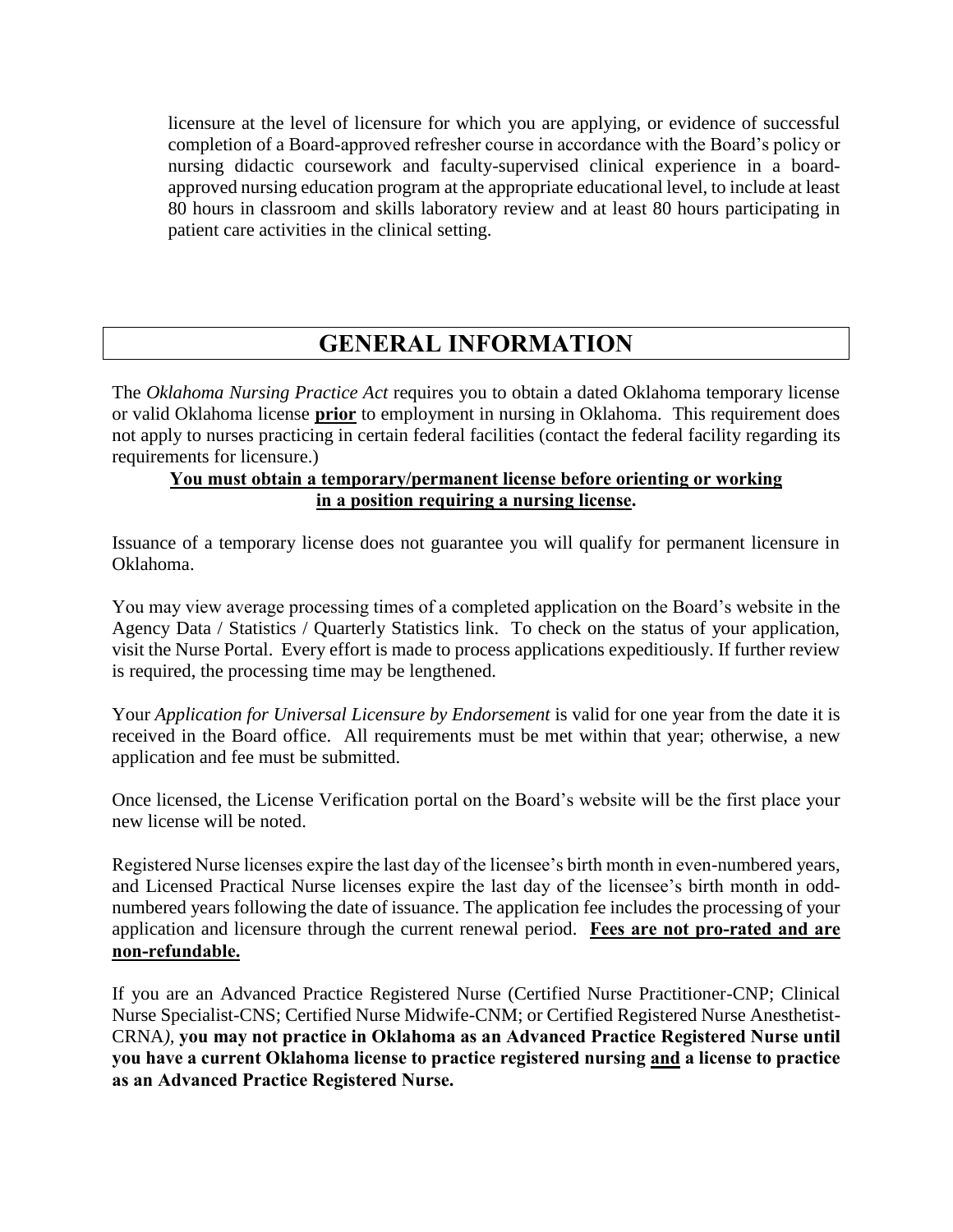You will find the application for licensure as an Advanced Practice Registered Nurse in your Nurse Portal on the Board's home page.

In accordance with Oklahoma law (59 O.S. § 567.7.E), the Executive Director shall suspend the license or certificate of a person who submits a check, money draft, or similar instrument for payment of a fee which is not honored by the financial institution named. The suspension becomes effective ten (10) days following delivery by certified mail of written notice of the dishonor and the impending suspension to the person's address on file. Upon notification of suspension, the person may reinstate the authorization to practice upon payment of the fees and any and all costs associated with notice and collection. The suspension shall be exempt from the Administrative Procedures Act.

### **COMMON MISTAKES THAT DELAY APPLICATION PROCESSING**

- **Leaving application questions incomplete or unanswered**
- **Not providing a Social Security number**
- **Failing to provide the full legal name (with the notation "NMN" if there is no middle name)**
- **Failing to provide license or certificate numbers for all licenses held**
- **Failing to request that all required CGFNS documentation be submitted directly to the Board office by CGFNS or verification of a credentials review from an independent credentials review agency from the state of original licensure, be submitted directly to the Board office**
- **Failing to request that official English language test scores be submitted directly to the Board office by the testing service, if English language testing is required or verification of a credentials review from an independent credentials review agency from the state of original licensure, be submitted directly to the Board office**
- **Failing to submit fingerprint images to be used for the purpose of permitting a state and national criminal background search no more than 90 days prior to receipt of the application in the Board office**
- **Failing to upload the employer-signed** *Employment Verification Form* **to verify 520 hours work experience in the past** five **years as needed**
- **Failing to submit an** *Evidence of Status Form* **and supporting documentation**
- **Failing to write in the space available for each question a complete description and upload documentation regarding a history of criminal charges, disciplinary action, or judicial declaration of incompetence**